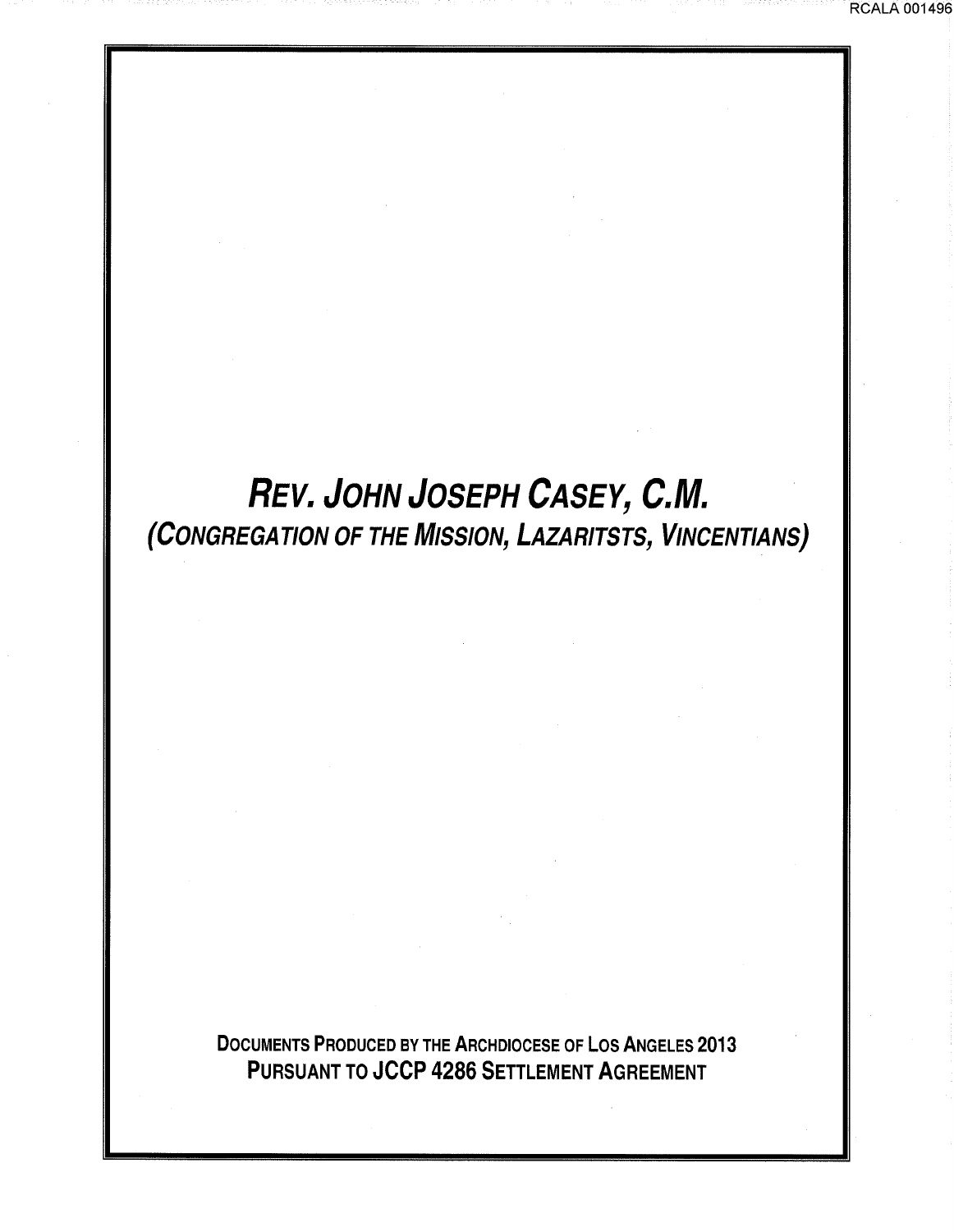## Vicar for Clergy Database

Clergy Assignment Record (Detailed)

# Rev John J. Casey, C.M.

Vincentian Fathers

**Latin** Deceased

Current Primary Assignment

Birth Date 10/3/1904 Birth Place St. Louis, Missouri, USA Diaconate Ordination Priesthood Ordination Diocese Name Date of Incardination Religious Community Ritual Ascription Ministry Status Canon State **Relig.** Order Priest *Incard Process*  $\Box$ Begin Pension Date

**Seminary Ethnicity** 

St. Mary Seminary, Perryville, Missouri American (USA)

### Fingerprint Verification and Safeguard Training

Date Background Check Virtus Training Date

#### Assignment History

| Assignment<br>Deceased                                                                         | <b>Beginning Date</b><br>12/7/2000 | <b>Completion Date</b> |
|------------------------------------------------------------------------------------------------|------------------------------------|------------------------|
| Retired Living Privately                                                                       | 7/2/2000                           | 12/6/2000              |
| Resident                                                                                       | 8/15/1978                          | 7/1/2000               |
| St. Vincent Catholic Church, Los Angeles Associate Pastor (Parochial<br>Vicar), Active Service | 9/10/1964                          | 8/14/1978              |
| Left Archdiocese                                                                               | 1/1/1960                           | 9/9/1964               |
| St. Vincent Catholic Church, Los Angeles Associate Pastor (Parochial<br>Vicar), Active Service | 1/1/1945                           | 12/31/1950             |
| Left Archdiocese                                                                               | 1/1/1941                           | 12/31/1944             |
| St. Vincent Catholic Church, Los Angeles Associate Pastor (Parochial<br>Vicar), Active Service | 1/1/1932                           | 12/31/1940             |

Age: Deanery:

--·--

RCALA 001497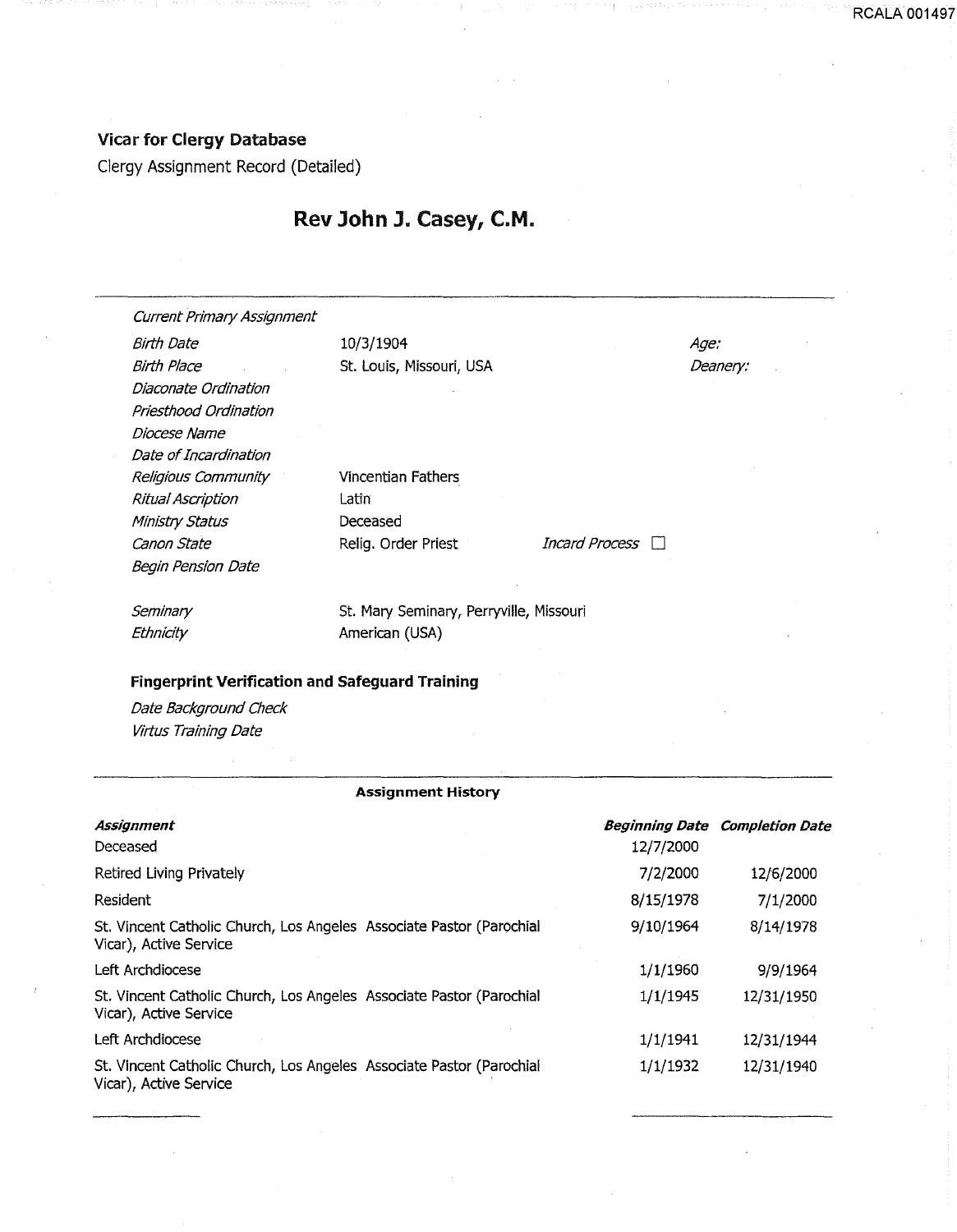**RCALA 0014** 

 $\alpha = 1.5$  $\epsilon$  $\epsilon$ rifer , CASEY, Rev~ John, J. c:M. Place Date **Assignment** St. Vincent's , Los Angeles Assistant 9/10/64 Residence St. Vincent Seminary, Montebello  $8/15/78$ 

53119